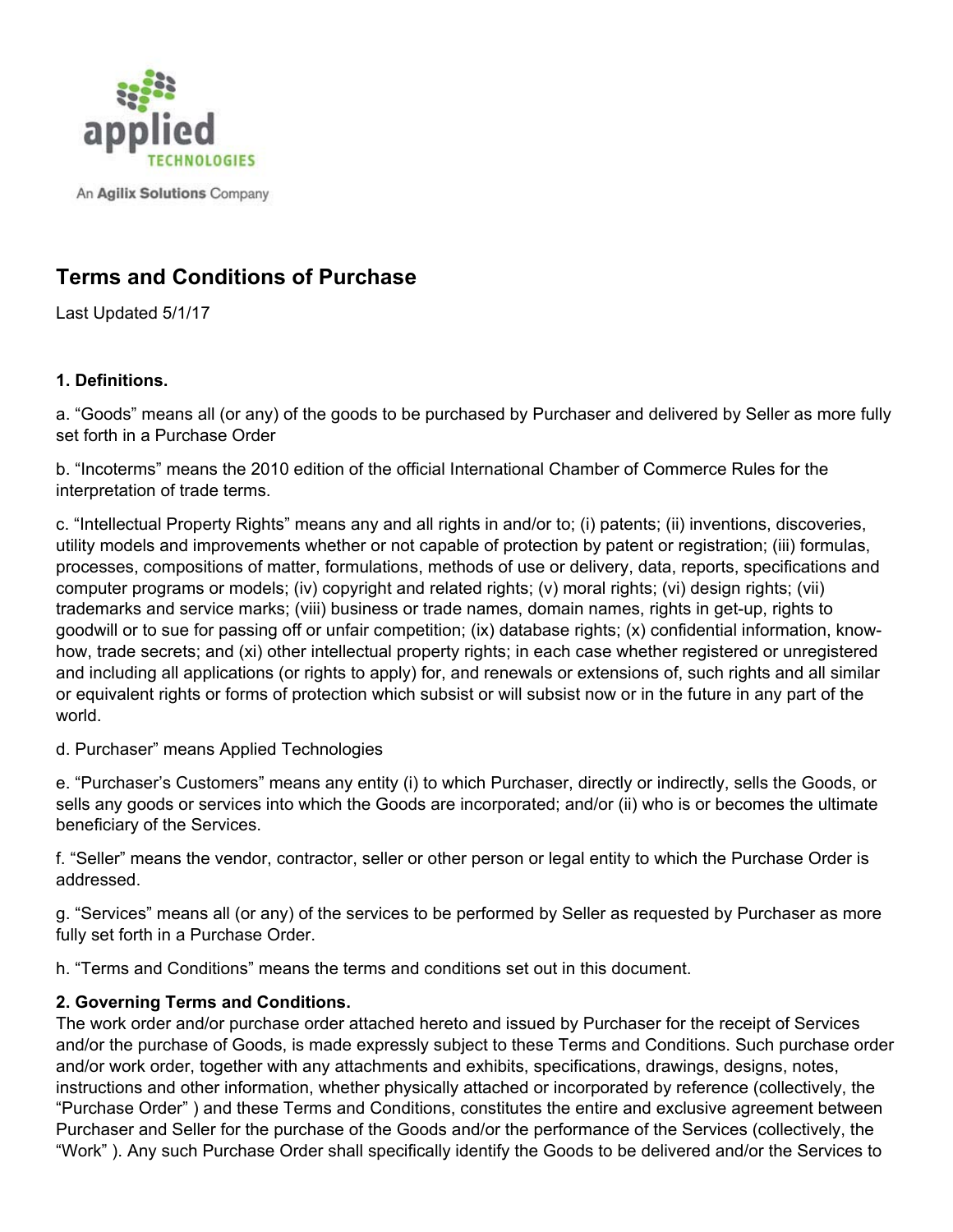be provided by Seller, and the Work shall be performed by Seller strictly in accordance with such Purchase Order and these Terms and Conditions. These Terms and Conditions and other matters appearing on any Purchase Order shall apply to the purchase by Purchaser from Seller of all Goods or Services set out on the Purchase Order to the exclusion of all other terms and conditions, including (i) any terms or conditions which are implied by trade, custom, practice or course of dealing or which Seller may purport to apply; or (ii) any prior, additional, contrary or inconsistent terms or conditions contained in any order confirmation, acknowledgment, estimate, shipment, invoicing document or other written correspondence of Seller, even if Seller purports to condition its acceptance of the Purchase Order on Purchaser's agreement to such different or additional terms.

#### **3. Specifications.**

All specifications, drawings, designs and data submitted to Seller by Purchaser electronically or otherwise in connection with the Purchase Order and pursuant to the performance of the Work are incorporated in and made a part of these Terms and Conditions and are, and shall remain, the sole and exclusive property of Purchaser.

#### **4. Acceptance.**

In no event shall the Purchase Order be binding on Purchaser until Seller accepts the Purchase Order in writing or starts to perform the Work in accordance with the specifications of the Purchase Order. If Seller does not accept the Purchase Order in writing (or provide written notice that it has commenced performance of the Work) within ten (10) days of Seller's receipt of the Purchase Order, then Purchaser may, at its option, reject any Goods delivered and/or Services performed thereafter without any liability and/or obligations related thereto. Purchaser may withdraw the Purchase Order at any time before it is accepted by Seller.

#### **5. Changes.**

Purchaser may make changes to the Purchase Order at any time, whether by oral or written request to Seller. If any such change causes an increase or decrease in the cost of or the time required for performance of the Work, an equitable adjustment will be made in the purchase price or delivery schedule, or both. Any such changes will be denominated as a 'revision' to the Purchase Order. Only Purchaser shall be permitted to issue revisions and, if issued, each such revision will be further subject to these Terms and Conditions.

## **6. Delivery of Goods and/or Performance of Services.**

Seller shall deliver the Goods and/or perform the Services in the quantities and on the date(s) specified in the Purchase Order or as otherwise agreed in writing by Purchaser and Seller (the "Delivery Date"). Timely delivery of the Goods and/or performance of the Services is of the essence. If Seller fails to deliver the Goods and/or perform the Services in full on the Delivery Date, Purchaser may terminate the Purchase Order immediately by providing written notice to Seller and Seller shall indemnify Purchaser against any losses, claims, damages, and reasonable costs and expenses directly attributable to Seller's failure to deliver the Goods and/or perform the Services on the Delivery Date. All Goods shall be delivered to and all Services shall be performed at the address specified in the Purchase Order (the "Delivery Location") during Purchaser's normal business hours or as otherwise instructed by Purchaser.

## **7. Packaging; Shipping; Inspection and Rejection of Goods.**

a. Packaging. The Goods shall be packed for shipment according to Purchaser's instructions or, if there are no instructions, in a manner sufficient to ensure that the Goods are delivered in an undamaged condition. Seller must provide Purchaser prior written notice if it requires Purchaser to return any packaging material. Any return of such packaging material shall be made at Seller's expense.

b. Shipping Terms. Delivery of the Goods shall be made DDP Delivery Location (in accordance with Incoterms). Seller shall give written notice of shipment to Purchaser when the Goods are delivered to a carrier for transportation. Prior to or contemporaneously with the delivery of the Goods to Purchaser, Seller shall provide Purchaser with all shipping documents, including the packing list, air waybill, bill of lading and any other documents necessary to release the Goods to Purchaser.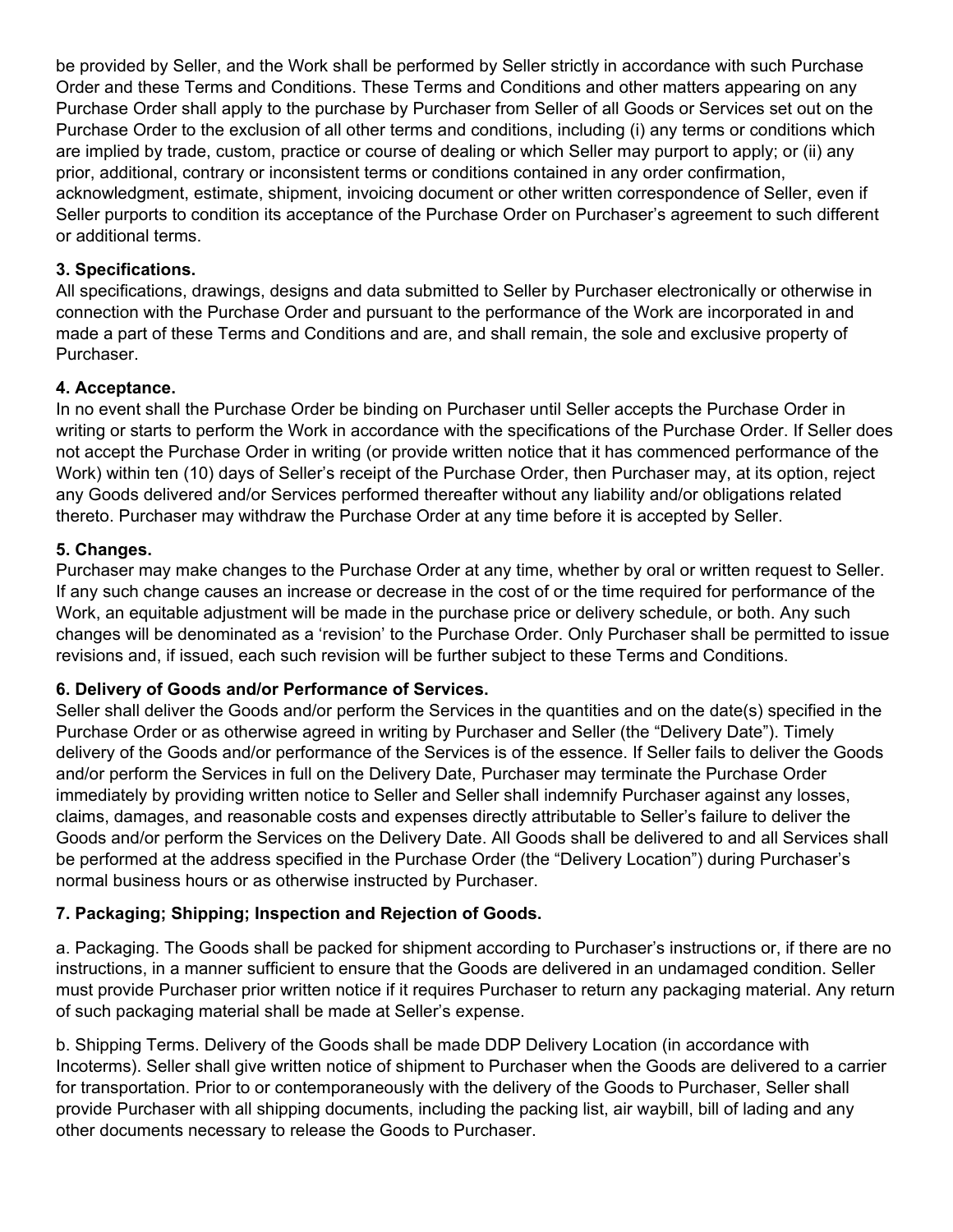c. Title and Risk of Loss; Inspection and Rejection.

i. Unless otherwise specified on the face of the Purchase Order, title to the Goods and risk of loss thereof, will pass to Purchaser only upon their delivery to the Delivery Location and upon inspection and acceptance by Purchaser. The carrier handling delivery of the Goods must be approved by Purchaser, which approval will not be unreasonably withheld and the cost of transportation shall be included in the cost of the Goods, unless otherwise specified on the face of the Purchase Order.

ii. Purchaser has the right to inspect the Goods on or after the Delivery Date. Purchaser, at its sole option, may inspect all or a sample of the Goods, and may reject all or any portion of the Goods if it determines the Goods are nonconforming or defective. If Purchaser rejects all or any portion of the Goods, Purchaser has the right, effective upon written notice to Seller, to: (1) reject the Goods (in whole or in part) and return them to Seller at Seller's own risk and expense; and/or (2) require Seller as soon as reasonably practicable to (A) repair or replace the Goods (any repaired and/or replaced Goods shall remain subject to these Terms and Conditions); or (B) refund any amounts paid by Purchaser in respect of any Goods which are nonconforming or defective; and/or (3) purchase Goods from an alternative supplier and any additional expenses incurred by Purchaser in connection therewith shall be paid by Seller to Purchaser, provided, however, that prior to any such alternative purchase, Purchaser shall provide Seller with a reasonable opportunity (as determined in Purchaser's sole and absolute discretion) to replace the rejected Goods with Goods which conform to these Terms and Conditions and the applicable Purchase Order; and/or (iv) claim damages for any other costs, losses or expenses incurred by Purchaser which are in any way attributable to Seller's failure to fulfill its obligations under these Terms and Conditions and the applicable Purchase Order

iii. Any inspection or other action by Purchaser under this Section 7(c) shall not reduce or otherwise affect Seller's obligations under the Purchase Order or these Terms and Conditions, and Purchaser shall have the right to conduct further inspections after Seller has carried out its remedial actions.

## **8. Price.**

The price of the Goods and/or Services shall be the price stated in the Purchase Order (the "Price" ). Unless otherwise specified in the Purchase Order, the Price includes all packaging, transportation costs to the Delivery Location, insurance, customs duties and fees and applicable taxes, including, but not limited to, all sales, use or excise taxes. No increase in the Price is effective, whether due to increased material, labor or transportation costs or otherwise, without the prior written consent of Purchaser.

#### **9. Most Favored Customer.**

Seller represents and warrants that the Price is the lowest price charged by Seller to any of its external buyers for similar volumes of similar Goods and/or the performance of similar Services. If Seller charges any other buyer a lower price, Seller must apply that price to all Goods and/or Services under the Purchase Order. If Seller fails to meet the lower price, Purchaser, at its option, may terminate the Purchase Order without any further liability except as set forth in Section 20 hereof.

## **10. Payment Terms.**

a. Except for any amounts disputed by Purchaser in good faith, Purchaser shall pay the Price due to Seller on or before, and payment shall not be due until the twentieth (20th) day of the month following the later of (i) the date of Purchaser's receipt and acceptance of the Goods and/or Services in accordance with these Terms and Conditions (the "Receipt Date" ); and (ii) the date of Purchaser's receipt of an accurate and complete invoice (the "Invoice Date" ). Notwithstanding the foregoing, in no event shall any payment of the Price to Seller be due earlier than thirty (30) days following the later of the Receipt Date and the Invoice Date. Seller shall, at its sole expense, comply with Purchaser's instructions and/or then current policies with respect to the form, content and method for submission of an invoice ("Invoice"). Any Invoice or other agreed upon billing communications shall be submitted with all appropriate supporting documentation and other information reasonably required by Purchaser. Invoices, which do not contain all necessary information, are subject to return for correction and any such Invoice shall not be deemed to be accurate and complete until corrected.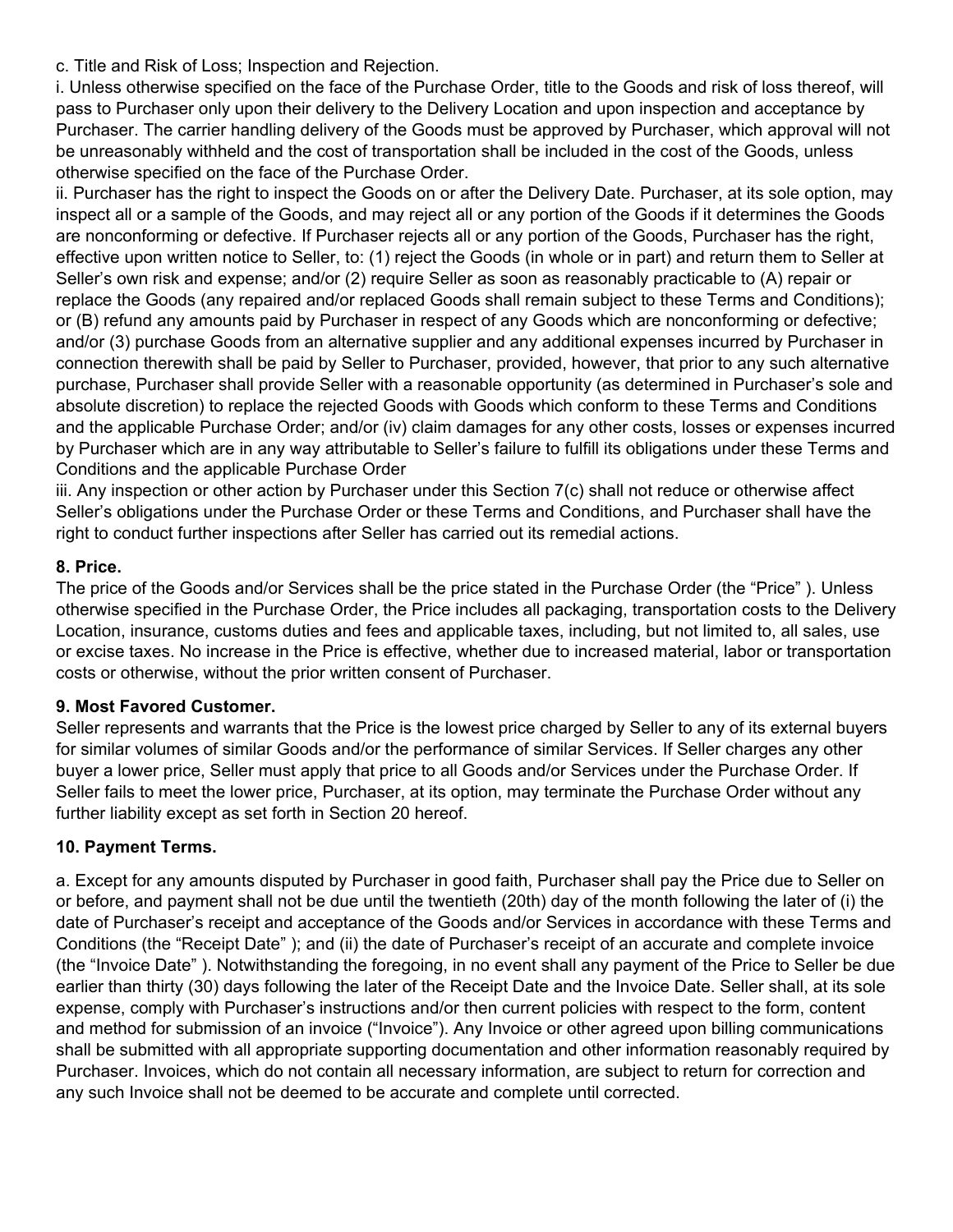b. In the event that any purchase of Goods and/or Services is subject to a cash discount, the cash discount period will date from the receipt of the Invoice and not from the date of the Invoice. With respect to any Invoice returned for correction, the cash discount period will date from the receipt of the corrected Invoice.

c. In the event of a payment dispute, Purchaser shall promptly deliver a written statement to Seller listing all disputed items and providing a reasonably detailed description of each disputed item. Amounts not so disputed are deemed accepted and shall be paid, notwithstanding disputes on other items, within the period set forth in this Section 10. The parties shall seek to resolve all such disputes expeditiously and in good faith. Seller shall continue performing its obligations under the Purchase Order notwithstanding any such dispute.

## **11. Set-Off.**

Without prejudice to any other right or remedy it may have, Purchaser reserves the right to set off at any time any amount owing to it by Seller against any amount payable by Purchaser to Seller, whether under the Purchase Order or otherwise.

# **12. Warranty with Respect to Goods.**

a. In addition to any other express or implied warranties provided by law or otherwise, Seller warrants, covenants and represents to Purchaser, Purchaser's Customers (as defined below) and their respective customers, successors and assigns (each a "Purchaser Party" and collectively, the "Purchaser Parties") that: i. at the time of delivery to Purchaser (1) Seller has good and clear title to any and all Goods and said Goods are free and clear of any and all liens, claims, security interests and encumbrances and no Goods supplied will be subject to the right(s) of any third parties; (2) any and all Goods will be new, unless otherwise agreed in writing by the parties and will be of merchantable quality; (3) any and all Goods will be (A) fit and sufficient for the particular use(s) intended, (B) free from defects, whether patent or latent, in material and workmanship, and (C) in full conformity with all specifications and requirement; and (4) any and all Goods have been, and are, produced and shipped in compliance with any and all applicable laws, codes and regulations; and ii. Seller will not, in the production, provision and/or shipment of any Goods, (1) infringe on the rights of any third party including any Intellectual Property Rights; (2) engage in any acts constituting misappropriation of trade secrets or image; and/or (3) violate any third party's rights of privacy and/or publicity.

b. The warranties contained in this Section 12 shall survive any delivery, inspection, acceptance or payment of or for the Goods. These warranties are cumulative and in addition to any other warranty provided by law or equity. Any applicable statute of limitations runs from the date of any Purchaser Party's discovery of the noncompliance of the Goods with the foregoing warranties.

c. If, following acceptance of the Goods by Purchaser, any Purchaser Party gives Seller notice of noncompliance with this Section 12 , Seller shall, at its own cost and expense, within five (5) business days of such notice, replace or repair the defective or nonconforming Goods and pay for all related expenses, including, but not limited to, transportation charges for the return of the defective or nonconforming Goods to Seller and the delivery of repaired or replacement Goods. Notwithstanding the foregoing, in the event that Seller is unable to repair or replace the defective or nonconforming Goods in a timely fashion or in a manner reasonably acceptable to the Purchaser Party, such Purchaser Party may, at its option, return any defective or conforming Goods for a full refund of any and all moneys previously paid to Seller for the defective or nonconforming Goods. Seller shall reimburse the Purchaser Party for its actual costs incurred in connection with the delivery and return of defective or non-conforming Goods, including packing, rigging, transportation, and insurance costs. Seller shall bear all risk of loss or damage in connection with the return of any such defective or non-conforming Goods.

d. Seller hereby irrevocably extends to the Purchaser Parties any and all warranties received from Seller's suppliers and applicable to the Goods and shall enforce such warranties on behalf of the Purchaser Parties.

## **13. Discontinuance; Obsolescence and Recalls.**

Seller shall give Purchaser prompt written notice of, and in any event, at least three (3) months before the effective date thereof, any decision to discontinue the manufacture or sale of any Goods or part thereof, any significant improvement or modification in any Goods or any part thereof or any obsolescence relating to any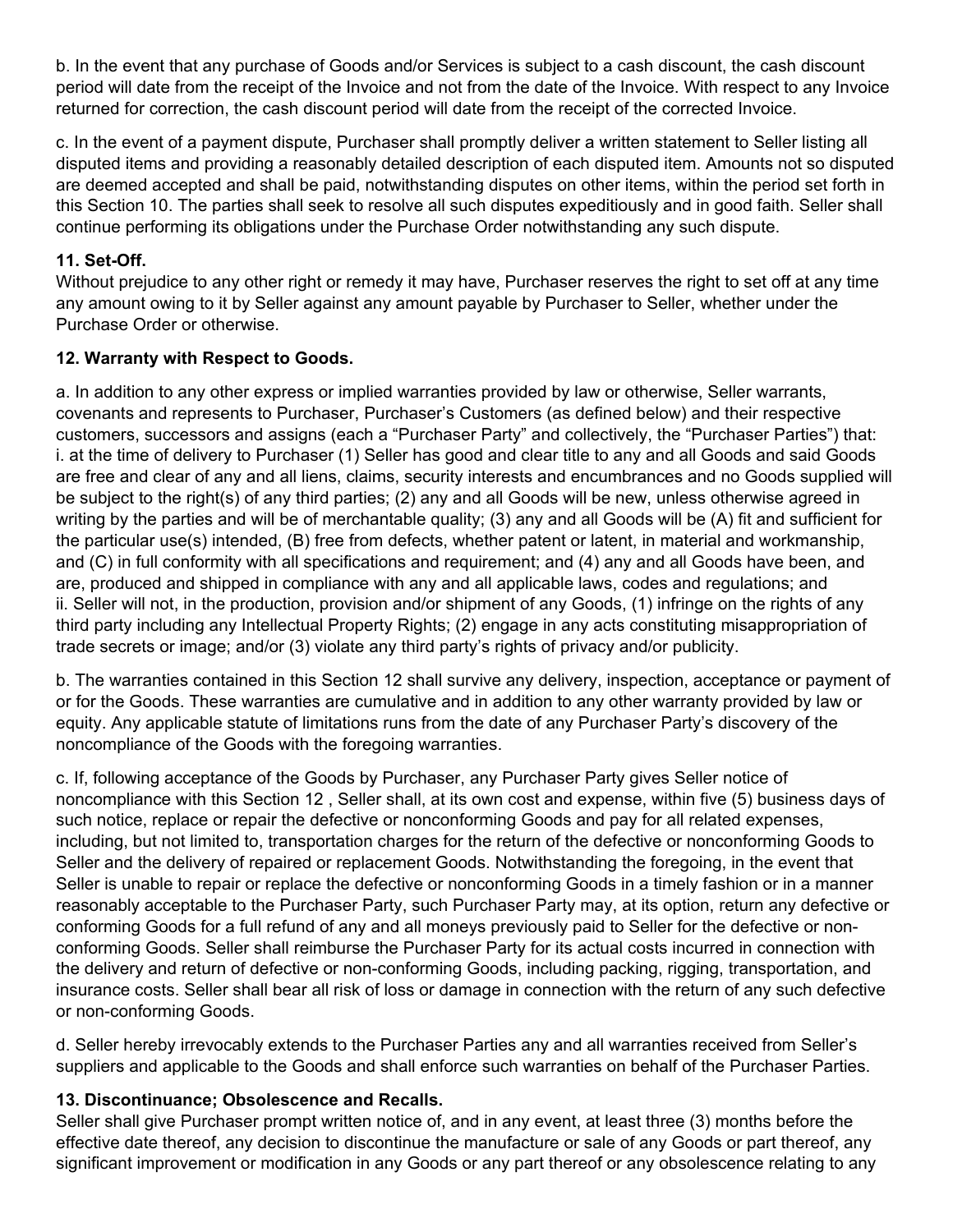Goods provided to Purchaser (collectively, the "Obsolescent Goods" ). Seller shall provide Purchaser with prompt written notice of any recall affecting any Goods or any part thereof (collectively, the "Recalled Goods" ). Purchaser shall have the right, within six (6) months after the later of (a) the effective date of discontinuance, modification or recall, or (b) the final shipment date to Purchaser of any such Obsolescent Goods or Recalled Goods, to return to Seller any or all such Obsolescent Goods or Recalled Goods for a full refund of one hundred percent (100%) of Purchaser's total cost for such Obsolescent Goods or Recalled Goods being returned (without any deduction for restocking or other charges), or for an equal dollar amount of other Goods or any combination thereof, as Purchaser may elect in its sole discretion (and to the extent applicable, Purchaser may return any or all demonstration equipment applicable to such Obsolescent Goods or Recalled Goods for a refund equal to Purchaser's total cost therefor). Seller shall bear all risk of loss or damage and shall be responsible for and pay all freight charges and/or other shipping and delivery expenses relating to the return of such Obsolescent Goods or Recalled Goods (and to the extent applicable, any demonstration equipment).

# **14. Standard of Services.**

a. Seller shall ensure that all of its personnel are suitably qualified to perform the Services and that all necessary licenses, work permits or other authorizations have been obtained.

b. Purchaser shall have the right exercisable during the performance of the Services to suspend any payment obligation in respect of the Services if the performance does not conform with these Terms and Conditions or the requirements set forth in the Purchase Order or if the performance of the Services is delayed.

c. In the event that Seller's performance of the Services does not conform with these Terms and Conditions and/or the requirements set forth in the Purchase Order, Purchaser shall have the right to purchase the Services from an alternative provider and any additional expenses incurred by Purchaser in connection therewith shall be paid by Seller to Purchaser.

d. Seller represents and warrants to the Purchaser Parties that any Services performed by Seller: i. shall be performed in a good and workmanlike fashion and with all due speed, care, skill and diligence; and ii. shall be carried out in accordance with these Terms and Conditions, the Purchase Order, with current industry standard codes of practice, and the highest standards prevailing in Seller's industry.

## **15. General Indemnification.**

a. Seller shall defend, indemnify and hold harmless Purchaser, Purchaser's Customers and their respective subsidiaries, affiliates, customers, successors or assigns and their respective directors, officers, shareholders and employees (collectively, the "Indemnified Parties" and each an "Indemnified Party" ) against any and all loss, injury, death, damage, liability, claim, deficiency, action, judgment, interest, award, penalty, fine, cost or expense (including reasonable attorney and professional fees and costs, and the cost of enforcing any right to indemnification hereunder and the cost of pursuing any insurance providers) (collectively, "Losses" ) incurred by any Indemnified Party and directly or indirectly arising out of, relating to or occurring in connection with: (i) the Goods purchased from Seller; (ii) the Services performed by Seller; (iii) Seller's negligence and/or willful misconduct in connection with the performance of the Work; or (iv) any breach of the Purchase Order or these Terms and Conditions, including, without limitation, Seller's warranties hereunder.

b. Seller will, wholly and solely at its own expense, if so requested by the Indemnified Parties (or any of them), defend any and all claims, demands, proceedings, suits and/or actions against the Indemnified Parties, in which any of the aforesaid claims are alleged, provided Seller is duly notified of such claims, proceedings or actions.

c. If, in connection with the performance of its obligations under these Terms and Conditions and/or any Purchase Order, Seller shall be required to perform any work on an Indemnified Party's premises or utilize the property of any Indemnified Party, Seller shall, to the fullest extent permitted by law, indemnify and hold such Indemnified Party harmless from and against any Losses for damage to the property of or personal injuries (including death) to such Indemnified Party, its employees or agents, or any other person or entity to the extent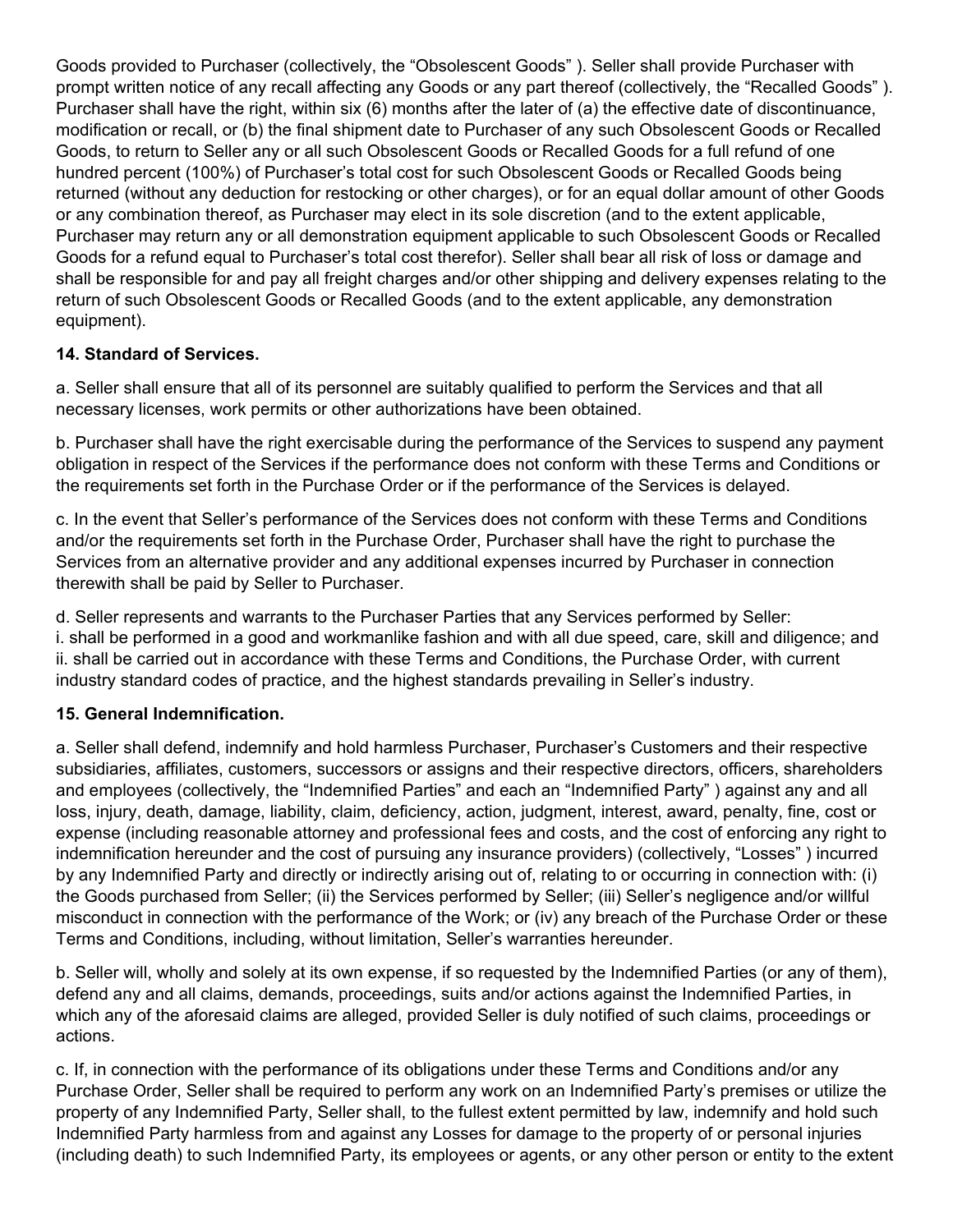arising from or in connection with Seller's work on such Indemnified Party's premises or use of such Indemnified Party's property.

# **16. Intellectual Property Indemnification.**

Seller shall, at its sole expense, defend, indemnify and hold harmless the Indemnified Parties against any and all Losses arising out of or in connection with any claim that any Indemnified Party's, possession, use and/or receipt of the Goods and/or Services infringes or misappropriates the Intellectual Property Rights of any third party. If in connection with any such claim, any Goods are held to constitute an infringement of the Intellectual Property Rights of any third party and use thereof is enjoined, Seller will, at the Indemnified Party's election, either (i) procure the right to continue using the Goods, or (ii) replace the same with non-infringing Goods.

## **17. Insurance.**

a. Seller shall, at its own expense, maintain and carry insurance in full force and effect which includes, but is not limited to (i) commercial general liability (including coverage against product liability, bodily injury, personal injury, libel, slander, and property damage claims) with minimum bodily injury and property damage combined single limits of \$5,000,000 per occurrence; (ii) automobile liability insurance with minimum bodily injury and property damage combined single limits of \$1,000,000 per occurrence; and (iii) workers compensation with limits that comply with the applicable state statutes in the state where services are performed by Seller and employer's liability with limits of \$1,000,000. All such coverage must be provided by financially sound and reputable insurers.

b. Upon Purchaser's request, Seller shall provide Purchaser with a certificate of insurance from Seller's insurer evidencing the insurance coverage specified in this Section 17(b) , provided, however, the failure of Purchaser to request such certificate or to object to a certificate that fails to meet the requirements of these Terms and Conditions shall not be deemed a waiver of Seller's obligation to provide the insurance as required above. The certificate of insurance shall name Purchaser as an additional insured.

c. Seller shall provide Purchaser with thirty (30) days' advance written notice in the event of a cancellation or material change in Seller's insurance policy.

d. Except where prohibited by law, Seller shall require its insurer to waive all rights of subrogation against any Indemnified Party or any insurer of any Indemnified Party.

## **18. Compliance with Laws.**

Seller is in compliance with and shall comply with all applicable laws, regulations and ordinances. Seller has and shall maintain in effect all the licenses, permissions, authorizations, consents and permits that it needs to carry out its obligations hereunder.

## **19. Confidentiality.**

a. Seller acknowledges that in connection with the performance of its obligations under the Purchase Order, Seller may have access to confidential business and proprietary information of Purchaser including but not limited to (i) data, plans, specifications, formulae, drawings, customer lists and/or any other information whether business or technical, of a confidential nature, including but in no way limited to any information such as might be entitled to protection under any laws, statutes, codes, and/or regulations, which has been furnished directly or indirectly, in writing or otherwise to Seller; and (ii) such information as a person familiar with Purchaser's business and the industry in which it operates would reasonably consider to be (1) of a confidential or proprietary nature, and (2) that the maintenance of its confidentiality would likely be of a commercial value to Purchaser (collectively, "Confidential Information" ).

b. Confidential Information shall not include information that (i) is or becomes generally available to the public other than as a result of a disclosure by Seller; (ii) becomes available to Seller on a non-confidential basis from a source other than Purchaser, provided that such source is not known by Seller to be bound by a confidentiality agreement with or other contractual obligation of confidentiality to Purchaser or any other party with respect to such information; (iii) was already in Seller's possession free of any restriction as to its use or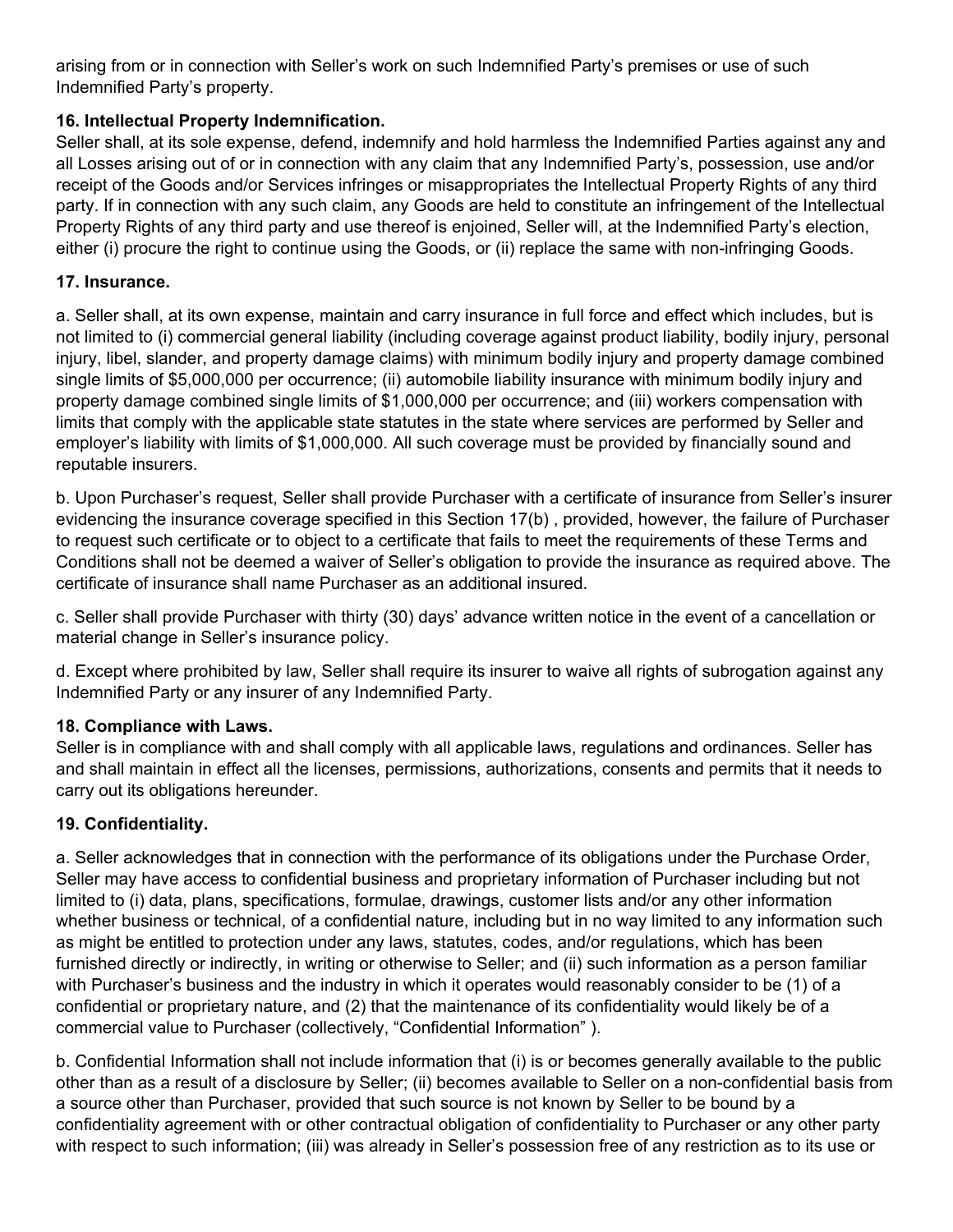disclosure; or (iv) was independently developed by Seller without using or referring to the Confidential Information.

c. Seller agrees on behalf of itself and its officers, directors, employees and agents to use its best efforts and a reasonable degree of care to prevent duplication, use (except as necessary to perform its obligations hereunder) and/or disclosure of any Confidential Information of Purchaser, including, but not limited to, limiting access to Purchaser's Confidential Information to personnel who have a need to know pursuant to Seller's obligations under the Purchase Order, and also only using Confidential Information of Purchaser for purposes of performing under the Purchase Order.

# **20. Termination.**

a. In addition to any rights of termination for cause granted to Purchaser hereunder, the parties hereby acknowledge and agree that:

i. Purchaser may terminate the Purchase Order, in whole or in part, at any time, pursuant to undelivered Goods and/or Services on three (3) days' prior written notice to Seller;

ii. In addition to any remedies that may be provided under these Terms and Conditions, Purchaser may terminate the Purchase Order with immediate effect upon written notice to the Seller, either before or after the acceptance of the Goods and/or Services, if Seller has not performed or complied with any of these Terms and Conditions, in whole or in part; and

iii. If Seller becomes insolvent, files a petition for bankruptcy or commences or has commenced against it proceedings relating to bankruptcy, receivership, reorganization or assignment for the benefit of creditors, then Purchaser may terminate upon written notice to Seller.

b. Seller may, upon written notice to Purchaser, terminate any Purchase Order in the event of a breach by Purchaser of these Terms and Conditions or such Purchase Order; provided, however, that Purchaser shall have fifteen (15) days from receipt of such notice to cure the alleged breach.

c. Following any termination of any Purchase Order for any reason, whether by Seller or Purchaser, Seller's sole and exclusive remedy is payment for the Goods and/or Services received and accepted by Purchaser prior to such termination.

d. Upon termination of any Purchase Order for any reason other than pursuant to the default of Purchaser under these Terms and Conditions or any Purchaser Order, Purchaser shall have the right, within six (6) months after the date of such termination, to return to Seller any or all Goods (whether purchased under the terminated Purchase Order or otherwise) then being held by Purchaser, which are in saleable condition (collectively, the "Returnable Goods" ), for a full refund of one hundred percent (100%) of Purchaser's total cost for such Returnable Goods, without any deduction for restocking or other charges (and to the extent applicable, Purchaser may return to Seller any or all demonstration equipment applicable to such Returnable Goods for a refund equal to Purchaser's total cost therefor). Seller shall bear all risk of loss or damage and be responsible for and pay all freight charges and/or other shipping and delivery expenses relating to the return of such Returnable Goods (and to the extent applicable, any demonstration equipment). Upon termination of any Purchase Order due to the default of Purchaser, Purchaser shall have the rights provided in this Section 20(d) , except that a restocking fee of ten percent (10%) of the total cost of the Returnable Goods shall be deducted from the total refund and Purchaser shall be responsible for and pay all freight charges and/or other shipping and delivery expenses relating to the return of such Returnable Goods (and to the extent applicable, any demonstration equipment).

## **21. Force Majeure.**

Neither party shall be liable to the other for any delay or failure in performing its obligations under the Purchase Order to the extent that such delay or failure is caused by an event or circumstance that is beyond the reasonable control of that party, without such party's fault or negligence, and which by its nature could not have been foreseen by such party ("Force Majeure Event"). Force Majeure Events include, but are not limited to, acts of God or the public enemy, government restrictions, floods, fire, earthquakes, explosion, epidemic, war, invasion, hostilities, terrorist acts, riots, strike, embargoes or industrial disturbances. Notwithstanding the